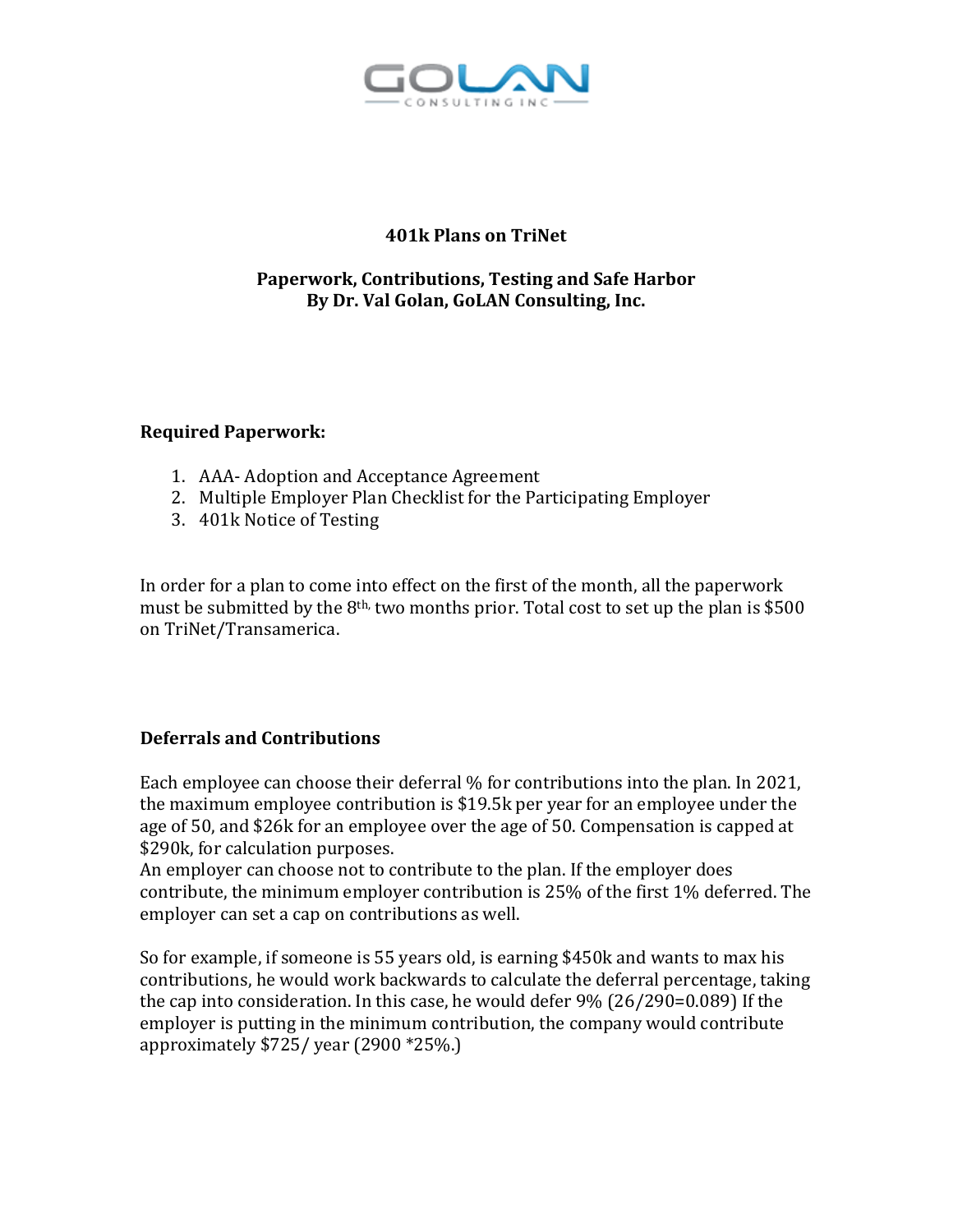

### **Testing Requirements**

In order to ensure that all employees of a company enjoy the benefits of the 401k plan, a company must pass testing requirements or adopt a Safe Harbor Plan. The testing looks at contributions of Highly Compensated Employees, along with the rest of the employees.

Highly Compensated Employees (HCE):

- Employees who have greater than 5% ownership in the company, or who are related to someone with greater than 5% ownership
- Employees whose annual compensation in the prior year exceeded a threshold (\$130k or more.)

There are 2 annual nondiscrimination tests, which will be done annually, under a regular 401k plan:

- 1. ADP Test- compares the deferral % of highly compensated employees (HCE) with the deferral % of non-highly compensated employees (NHCE.) The % deferral of HCE cannot be greater than 2% of the average deferral of NCE.
- 2. ACP Test- compares the matching contributions made for HCE in relation to matching contributions for NHCE.

Generally, plans must also pass **a third compliance test, the Top-Heavy test**, each year, or else they are subject to additional employer contributions to keep the plan in qualified status. The top-heavy test is a little different from ACP and ADP because it focuses on "key employees" within an organization, rather than HCEs. Ultimately, whether a plan passes discrimination testing is a function of which employees participate by deferring income to their 401(k) accounts, how much they defer, and how much a company contributes. As it is extremely hard to predict the employees' contributions, it is impossible to predict whether the plan will pass the tests or not.

If the company fails the discrimination test, the company will either need to put money into the NHCE account (following a specific formula to calculate amount). If the company does not want to pay the money, Trinet will send HCEs money from their plans, as a refund of excess money they contributed.

Transamerica has a free testing on demand feature, which a company can run at any point to see what is happening with contributions/ compliance with the tests.

It is important to note that in addition to mandatory NHCE contributions, the IRS can impose non-compliance penalties and punitive damages when the plans fail to pass the tests, at their own entire discretion.